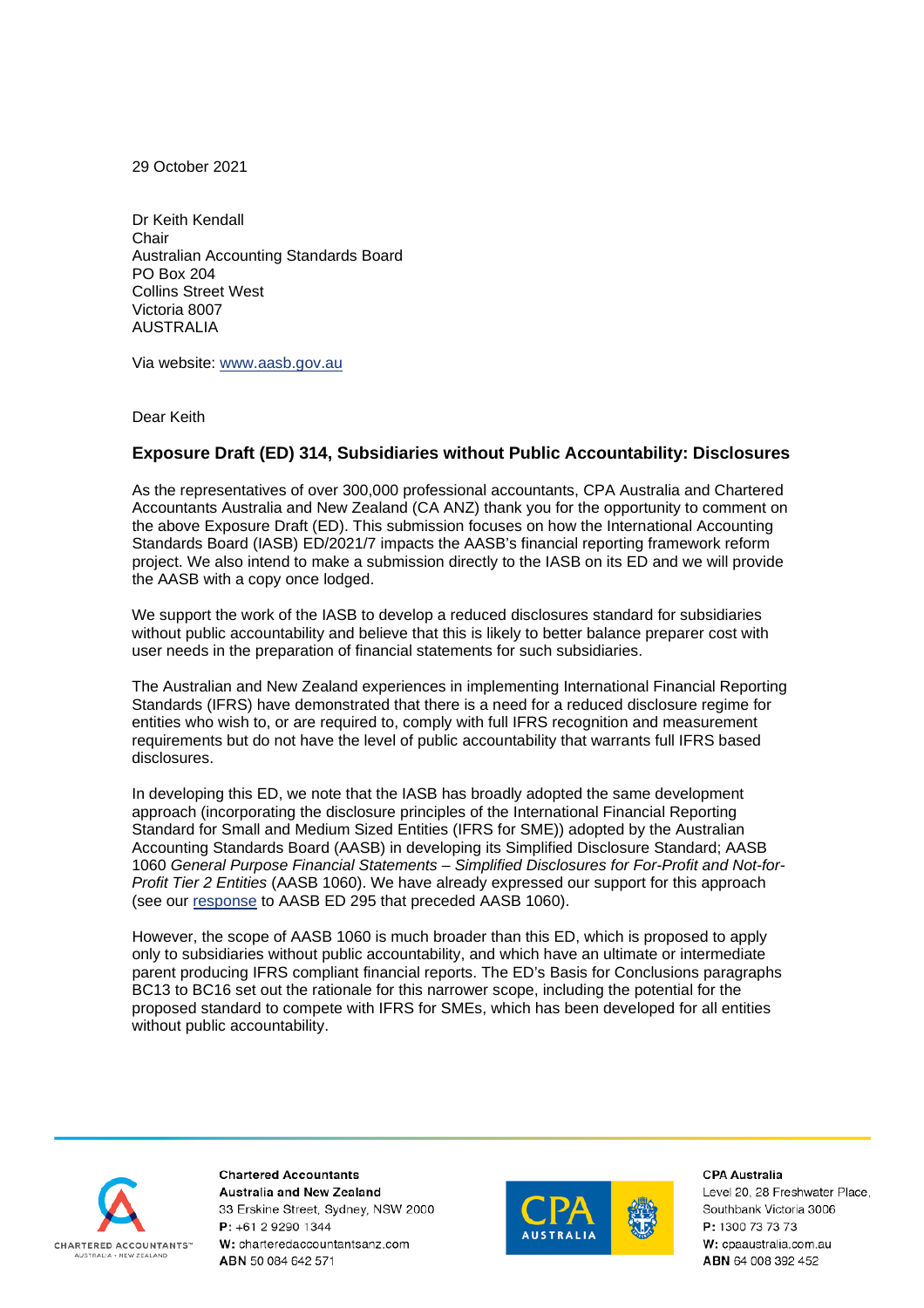In Australia, rather than implement IFRS for SMEs for entities without public accountability, the Tier 2 reporting framework (implemented via AASB 1060) applies full IFRS recognition and measurement and simplified disclosures to this broader group. We therefore foresee that the AASB could face a number of challenges if it were to introduce a standard based on ED 314 into the reporting framework, either as an addition, modification, or replacement of AASB 1060. These potential challenges include:

- Given the narrower scope of the ED, some aspects are not necessarily suitable for entities that are within the much broader scope of AASB 1060 (Australian for-profit, not-for-profit (NFP) and public sector entities without public accountability). Examples include:
	- o Conclusions on optional application, which are unlikely to be appropriate under a mandatory reporting regime.
	- o Conclusions on initial and subsequent adoption, timing and transition issues which are less onerous than those necessary for a mandatory reporting regime.
	- o Inclusion of disclosures on topics such as interim reporting, investment entity reporting, financial instruments and business combinations that reflect the needs of the parent and subsidiary entity, not the wider group of users and preparers that are the stakeholders in Australia's Tier 2 reporting regime.
	- o The reference, for presentation issues, to full IFRS, as compared to AASB 1060 which seeks to be a stand-alone disclosure standard. As a result, the requirements of the proposed standard are laid out on a standard-by-standard basis, similar in structure to Australia's Reduced Disclosure Regime (RDR) that AASB 1060 replaced. In contrast, AASB 1060 has disclosures grouped in accordance with the needs of preparers (i.e., structured in accordance with the sequence of information presented in financial statements).
	- o The lack of inclusion of Australian specific disclosures such as franking credits and fees payable to the external audit firms that were identified as being necessary during the consultation process to develop AASB 1060.
	- o The lack of alignment with specific IFRS for SMEs disclosures that are not included in full IFRS, which were added to AASB 1060 consistent with its development principles.
	- o Inclusion of impending changes to IFRS for SMEs disclosures arising from the second post-implementation review of IFRS for SMEs.
- The need to identify those Tier 2 entities that would seek to be able to make a statement of IFRS compliance, in order to justify the creation of an additional, separate set of disclosure requirements that will only apply to Australian subsidiaries without public accountability. In this regard Australia already has jurisdictional specific relief in AASB 10 paragraphs 4.1 and 4.2 that relieves some subsidiaries from the need to prepare full IFRS financial statements where there is an ultimate Australian parent. However, group structures in Australia with foreign parents currently applying Tier 1 may benefit from the disclosure relief offered by the IASB's proposals, if it were available.



**Chartered Accountants Australia and New Zealand** 33 Erskine Street, Sydney, NSW 2000 P: +61 2 9290 1344 W: charteredaccountantsanz.com ABN 50 084 642 571



CPA Australia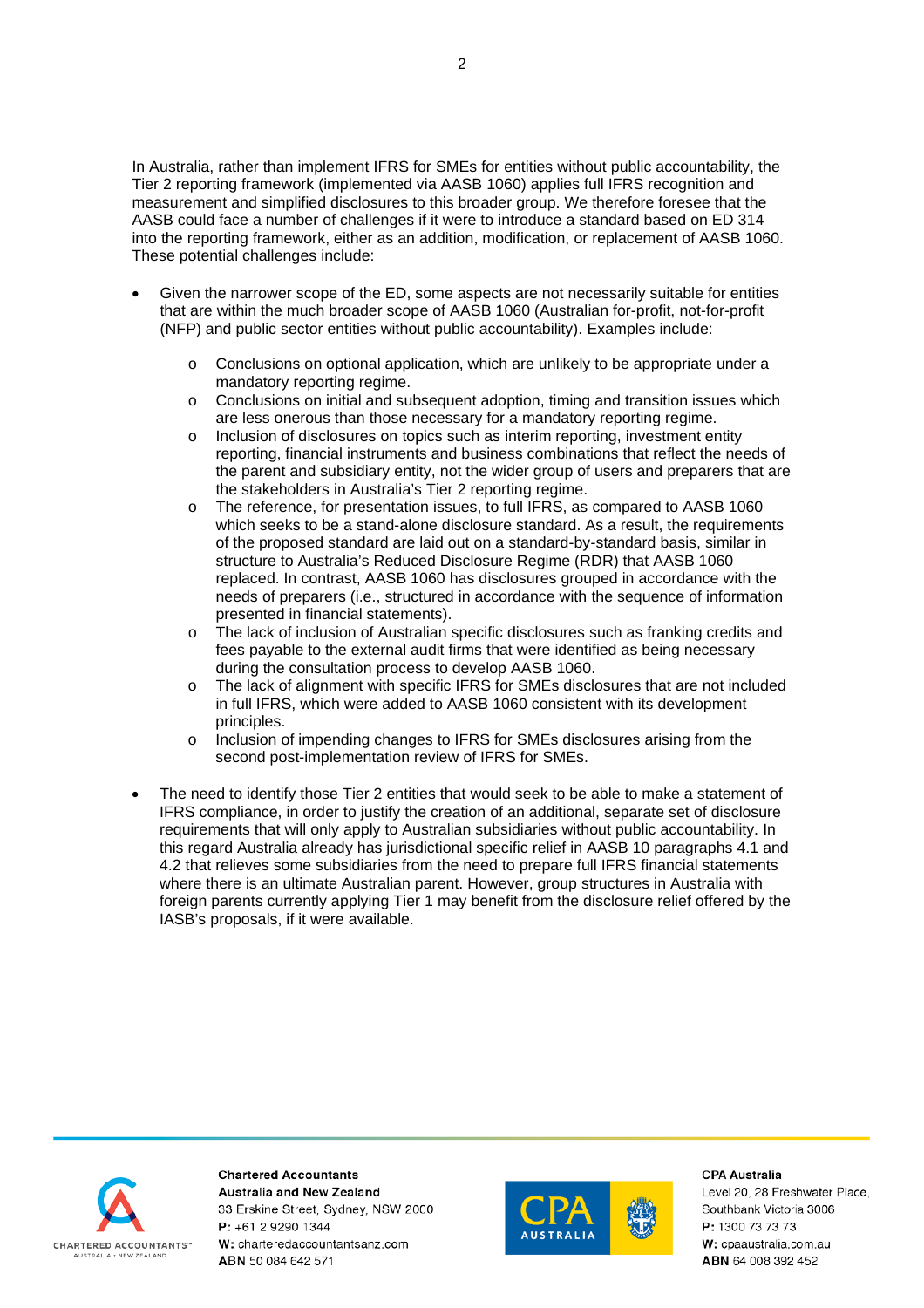• From time to time the AASB amends IFRS for Australian-specific matters. Such amendments generally do not contradict specific requirements or exclusions prescribed by IFRS. If, in this instance, the AASB decides to broaden the scope of the proposed standard arising from this ED to all entities without public accountability, this could directly contradict the IASB's deliberate intention for the proposed standard. This may impact the AASB's permission from the IASB to use IFRS in developing its Australian Accounting Standards.

We also note that there are a number of other issues in regard to the specific content of AASB 1060 that may mean replacement with a standard based on ED 314 would be problematic. These include:

- The implementation of AASB 1060 is only just beginning and we believe it is necessary to provide a period of stability that will allow users and preparers to understand and assess the benefits of the reforms, especially since the AASB chose to issue the standard while being cognisant of the work being done by the IASB on this project (see our response to AASB ED 295).
- The application of the requirements of AASB 1060 to the general purpose financial statements (GPFS) of not-for-profit (NFP) and public sector entities represents an interim step to the development of more targeted reporting frameworks for these entities (including a Tier 3 GPFR). It is vital that these frameworks be progressed as a priority.
- We are already aware of implementation concerns around the structure of AASB 1060 and its effectiveness as a stand-alone disclosure standard. This may make the IASB's proposed approach in ED 314 a more effective reporting solution for these matters. However, the validity and extent of such concerns cannot be clearly identified until implementation of AASB 1060 is complete.

We therefore suggest that the AASB delays any decision to implement the proposed standard arising from this ED until such time as the NFP and public sector framework reform projects are further progressed and AASB 1060 is bedded down. We believe that the work already done by the AASB to develop a revised Tier 2 disclosure framework for all entities within the scope of AASB 1060 offers greater benefits at this point in time than can be potentially achieved by implementing a standard based on this ED.

We expect that the likely timeframe for the issue and implementation of an IASB standard based on this ED will mean that much of the AASB's framework reform work referred to above will be well progressed. This will allow the AASB to undertake a detailed comparison between the proposed standard arising from this ED and AASB 1060 and also allow consideration of stakeholder feedback on AASB 1060's design effectiveness.

This, coupled with the implementation experience from the new reporting framework in the forprofit sector, will allow a decision to be made on whether there is a need for the IASB standard to be included in the Australian reporting framework and if, and how, it should be modified to suit the needs of Tier 2 entities. In making those decisions, we recognise that there is ultimately a need to standardise the approach to a reduced disclosure regime for IFRS, both internationally and in Australia and New Zealand.



**Chartered Accountants Australia and New Zealand** 33 Erskine Street, Sydney, NSW 2000 P: +61 2 9290 1344 W: charteredaccountantsanz.com ABN 50 084 642 571



**CPA Australia**